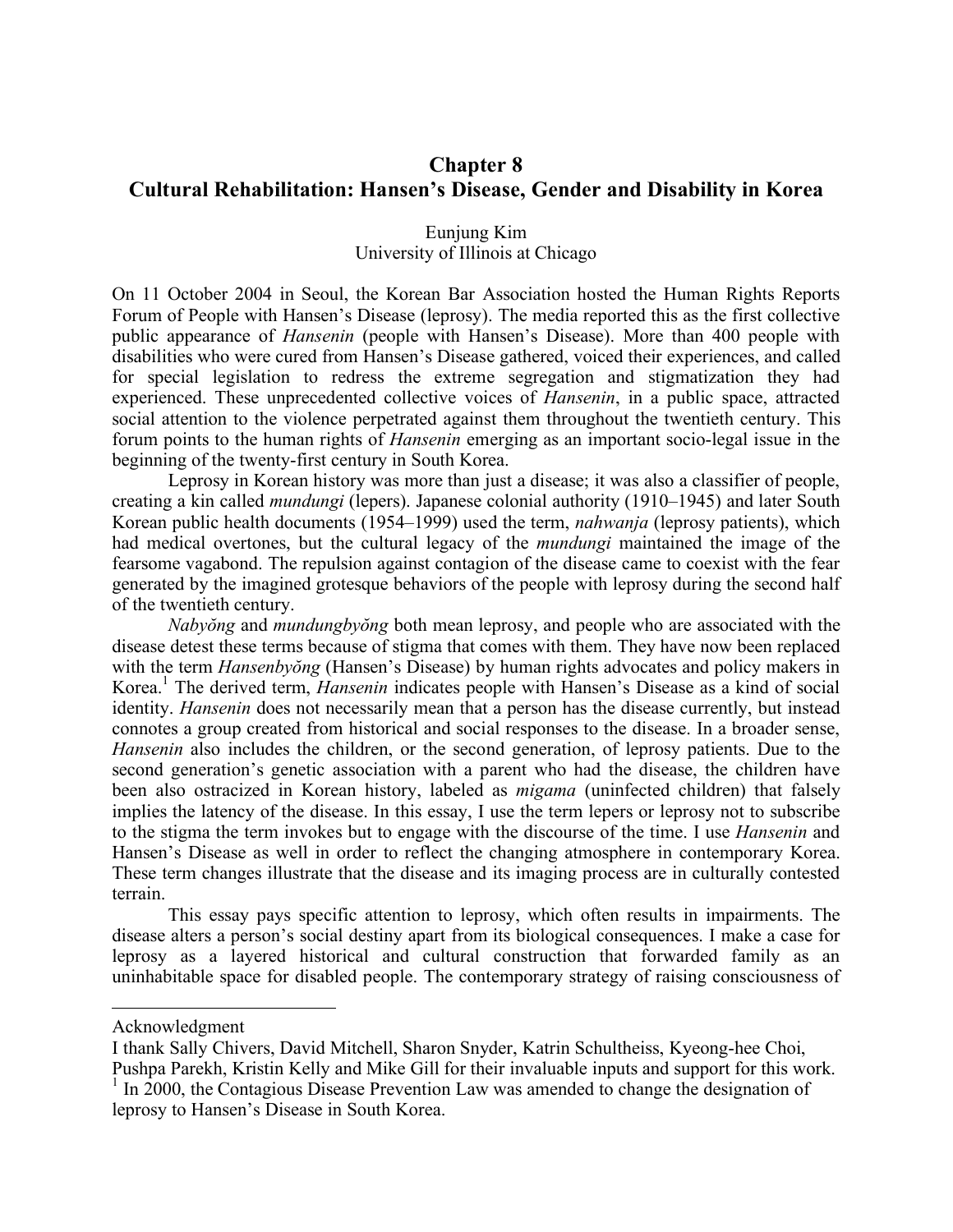the stigmatized populations displays the tendency for seeking cultural rehabilitation, which refers to cultural representation that reinforces gender, heterosexuality, and reproduction as a way to reincorporate the excluded people. Leprosy also offers a case study of how disease and disability in a colonized nation were used to demonstrate the necessity of the colonizer's intervention.

People with leprosy were the first population medically institutionalized in Korean modern history, a practice initialized by western missionaries and the colonial government. Leprosy also provides an illustrative explanation for how a postcolonial modern nation inherited medical imprisonments disguised as preservation of public health. The essay looks at the conception of nation and the process of alienation that emerged in the gendered domestic spaces of cultural representation. I also address the systemic discrimination experienced by *Hansenin* and connect it to the wider rubric of disability discrimination, other diseases such as AIDS, and gender politics within marginalized communities.

#### **The Political Movement of** *Hansenin* **in the Twenty-First Century.**

The public gathering of *Hansenin* in 2004 can be related to a broader social reform movement. Pro-democracy movements grew throughout the 1980s, and the success of the 1987 struggle, which achieved open presidential elections, marked a significant transition for social movements in Korea. Subsequently in the 1990s, the more specified interests of minorities emerged in Korean society after the rapid growth of pro-democracy movements, the radical women's movement, and the labor movement. Recent pluralized minority movements include those of foreign laborers, sexual minorities, inter-racial people, disabled people, political prisoners, and sex workers. These emerging groups challenged previous social movements that focused on normalizing democracy and addressed only the majorities' oppression under the state regime (Cho, 2004).

However, after the overthrow of the military regime, the normalized democratic nation revealed itself to be under the influence of neo-liberalist globalization, which nurtured nationalism and Korean-based global corporations. The 1997 economic crisis resulted in an International Monetary Fund intervention, which demanded the structural adjustment of the labor force and the privatization of the public sectors. This global intervention caused massive lay offs and job insecurity that rattled labor movements. People who participated in the pro-democracy and labor movements found themselves in a secure position advocating for a relatively privileged labor class.

Relatively sizable women's organizations, such as Korean Women Workers Association, were credited with playing a major role in the pro-democracy movement in the 1980s (Enloe, 2004, p. 48). Now, partly state-supported organizations, realizing the differences among women, face criticism from women whose interests were excluded from or intentionally avoided by "general" women's advocacy. At the same time, disabled people began asserting human rights actively and the movement became more visible in the 1990s, empowered by a series of international efforts addressing disability, such as the International Year for Disabled People in 1981. Despite the growth of the disability rights movement in Korea, the communities of people with diseases or disabilities remained within the purview of religious or private social service organizations run by Christian churches, which focused on relief, cure, volunteerism, and philanthropy. Even among the minority movements using human rights discourse over the last decade, leprosy issues had not emerged in political efforts until after the arrival of the new millennium.

What then motivated the political emergence of people who had been segregated on the basis of the disease to come forward in public forums about human rights violations and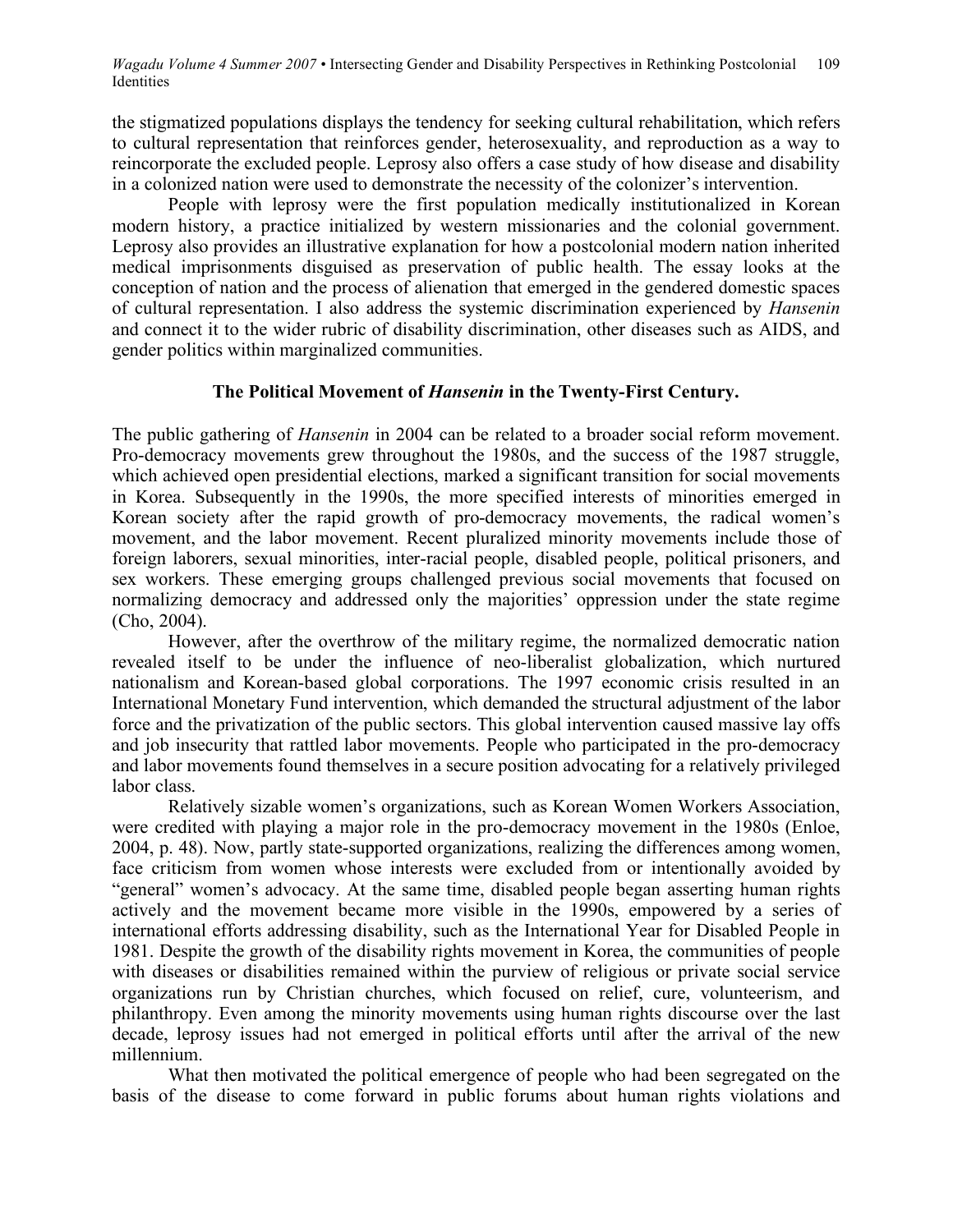discrimination? A well-publicized Japanese court case on leprosy provides a clear explanation of this apparently sudden public emergence of *Hansenin*'s advocacy. On 11 May 2001, the Kumamoto court of Japan ruled that the Leprosy Prevention Law was unconstitutional and ordered the government to compensate the 127 plaintiffs who were institutionalized in Japan. This landmark ruling called for an exploration of leprosy history in Korea and Japan alike. The Japanese Prime Minister, Junichiro Koizumi, publicly apologized for the policies of forced institutionalization and sterilization enacted by the previous government, which were based on incorrect scientific beliefs. The apology was welcomed as a victory made possible by the persistent movements begun in the 1960s. The movements led to the abolishment in 1996 of the notorious Leprosy Prevention Law, which had enforced segregation since 1930.

The Japanese Health Ministry decided on 16 August 2001 that a law should be made to compensate former lepers taken to isolated sanatoriums in Japan. Japanese parliament approved a compensation bill worth up to 14 million yen to each of the hundreds of people who suffered decades of systematic civil rights violations by the state. The lawyers had to emphasize that the lawsuit was not about a war issue but about damages caused by the Leprosy Prevention Law that had enforced lifetime segregation as a national policy even after the disease was proven to be curable by multidrug therapy in the 1960s. Only after the turn of the century, when people finally started to be recognized as victims of violence in modern history, could this kind of restitution be possible.

Subsequent to the legal success in Japan, 117 Koreans who were institutionalized during the colonial period in the Sorokdo institution in Korea requested compensation in 2003 and 2004. However, the Japanese government rejected this request saying that they were not eligible and that the compensation was only for the people who were segregated forcibly in the sanatorium in Japan. It is important to recognize that unified efforts of people with a history of leprosy and their allies in Korea and Japan, in their collective search for justice and public acknowledgement of the crimes of Japanese imperialism, set the tone for a rhetoric concerning the human rights of *Hansenin* beyond their nationality. This transnational legal movement fostered social advocacy in Korean society, which was exemplified in the Human Rights Report Forum. Later in October 2005, a Japanese court rejected the appeal for the denial of compensation of 117 Koreans but a different court ruled in favor of 25 Taiwanese plaintiffs who were institutionalized by the colonial government. After the persistent efforts, Japanese government started approving Korean *Hansenin*'s requests of compensation in 2006.

This alliance between Japan and Korea against Japanese policy should not overshadow the continued post-colonial controls and human rights violations exerted by the Korean government. Fortunately, what is notable and effective in this event is that the lawsuit is framed in neither an anti-Japanese nor a nationalist discourse. Apart from legal activism, there are a few problems in the media's efforts toward raising public awareness in relation to the history and human rights discourse around leprosy. Recent journalism focuses on eradicating the prejudice against *Hansenin* by disproving the scientific theories of heredity and communicability of the disease that originally justified institutionalization and sterilization. The understanding of the process of stigmatization against certain diseases practiced in the past can lead us to identify current discrimination against people with certain biological conditions. Because the human rights of *Hansenin* discourse is based strongly on the fact that leprosy is not highly contagious nor hereditary, questions are left unanswered regarding what forces and knowledge were used to implement the isolation of *Hansenin*, a process that continued even after the development of the cure.

What are the political ramifications of the corrected contemporary discourse premised on the fact that leprosy is curable and not hereditary? If people diagnosed with leprosy deserve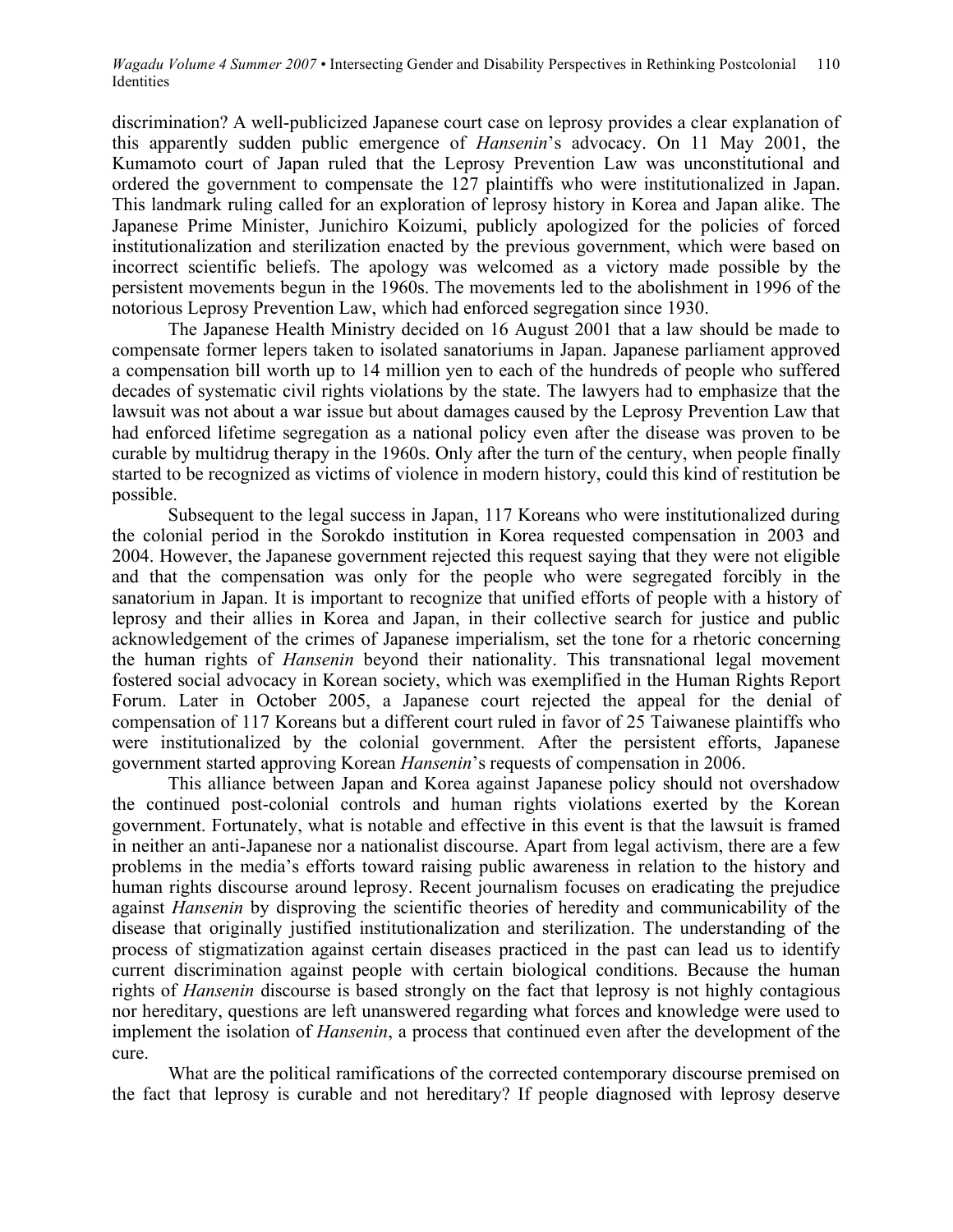human rights because the disease is found to be treatable and not contagious, how can human rights be achieved for people who are not curable and may even be contagious? For example, how can the movement make some connections to the human rights of people with AIDS as a stigmatizing disease in the contemporary era? These questions invite a more comprehensive understanding of the nature of the *Hansenin*'s oppression in relation to other disabilities in history.

## **Family and Motherhood: "Oksimi" and "Pawi".**

Leprosy frequently appears in Korean modern literature written during the 1930s when the institutionalization of people with the disease was strictly enforced. Kim Chŏnghan's short story "Oksimi" (1936) provides a way to view the complicated interactions within a patrilineal family structure in the midst of the existence of a disabling disease, the emergence of modern femininity, and the changes in the socio-economic configuration. The presence of leprosy in the male head of the family, Ch'ŏnsu, reveals what power structure the family is founded upon and that family's resulting choice for survival in the community. By choosing a nondisabled wife, Oksim, as a protagonist, the narrative allows us a rare chance to look at how the dynamic changes when the gender hierarchy in a patriarchal family context is renegotiated by a statetargeted disease.

Kim Chŏnghan's works, in general, combine realist descriptions with socialist critiques of a changing Korea. His works disclose the hardships of peasants under colonial rule and manifest his resistance against Japanese exploitation even when censorship increased greatly. "Oksimi" did not draw the same kind of attention from critics in terms of its reflection of Korean society, as did the author's other works. "Oksimi" does not make it immediately clear what Kim Chŏnghan intends to highlight at first glance. The lack of critics' interests in this story is due to the ambivalent nature of the power structure between a nondisabled woman who starts to be influenced by a more libratory atmosphere and a disabled man who is suffering because of his waning authority in the family. Kim Chŏnghan tells us that the old values and social order are subject to change as modernity and different economic relations arrive in the village.

The story starts with Oksim's unnamed feeling surfacing in spring while working in the fields within sight of laboring men. After the day's labor, Oksim comes home to yet another labor: feeding her in-law's family, including a sick mother-in-law, two young sisters-in-law, and her son Subok. The father-in-law appears to be kind and gentle while trying to cure his son, who is now living in a hut apart from their house. The spatial placement of lepers in a separate hut is a common practice revealed in the literature of the colonial period. Some depictions of this treatment are more related to hiding the presence of the patient and protecting a family's reputation than endorsing confinement as a method of preventing infection. "Oksimi" also provides some explanation: "given the time's situation, when the disease came to be known to the neighborhood, he couldn't help but moving into a hut" (C. Kim, [1936] 1975, p.34).

The story evolves into a love affair that Oksim has with An-Sipchang (Manager An), whom she used to like as a girl. An-Sipchang convinces her to run away with him considering her husband's disease and the outdated value of chastity. Although "Oksimi" does not mention the colonial situation and new policing system for institutionalizing lepers, it serves as a general backdrop. Loosening traditional values, including neo-Confucian principles of chastity and filial piety in a transitioning society and the fear of the disease open up Oksim's pursuit of sexual

<sup>&</sup>lt;sup>2</sup> Translations of the texts are made by me unless otherwise noted.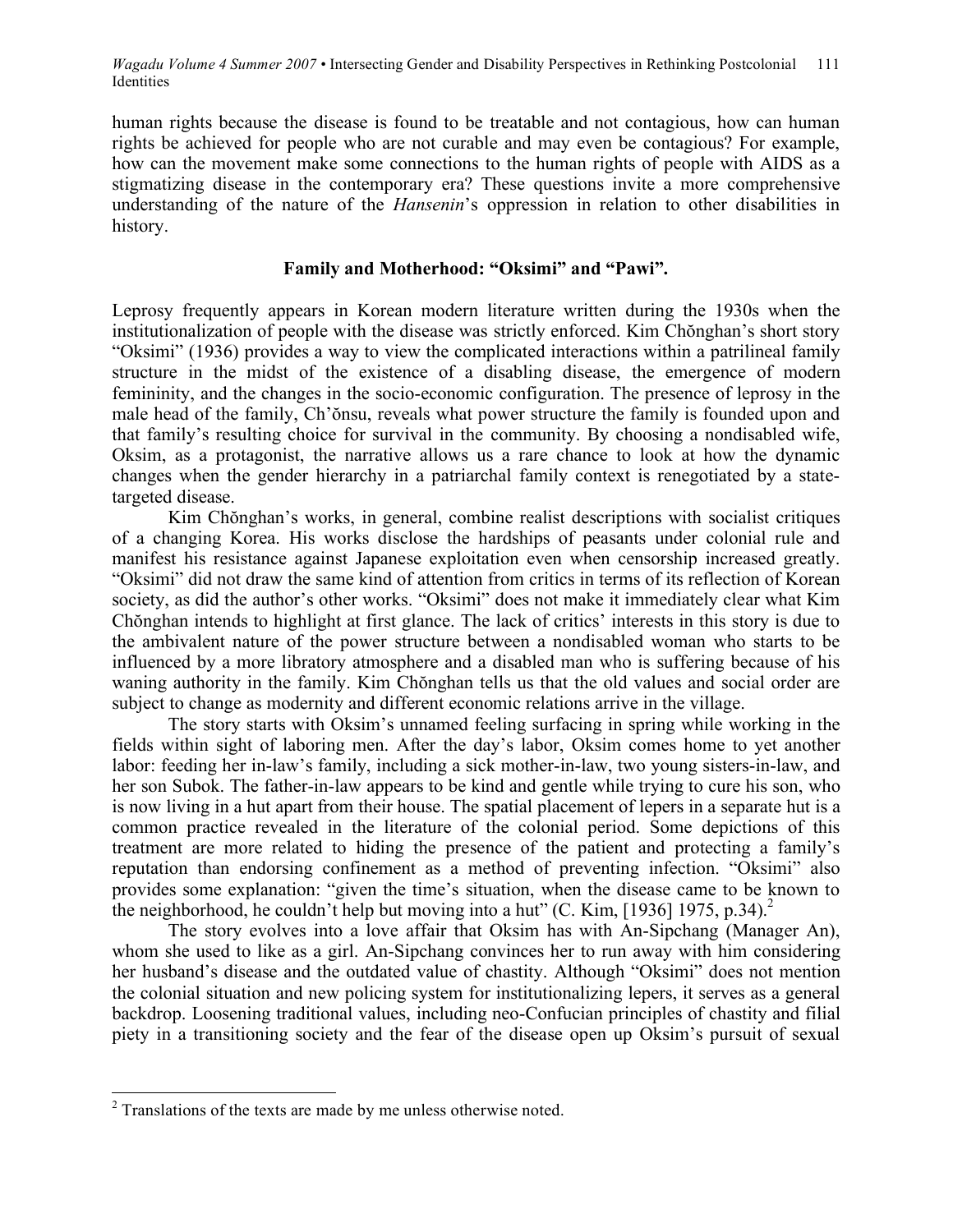pleasure and other life options. However, Oksim cannot make up her mind out of concern for her son.

When "Oksimi" first appeared in *Chosŏn Ilbo* (Chosŏn Daily), the original title was "P'aedŏknyŏ" which means "immoral woman" (C. Kim, 1978, p. 76). The newspaper changed the title to "Oksimi" prior to its serialization. Even though the original title "P'aedŏknyŏ" seems to criticize feminine immorality—lost virtue of chastity—in the changing society, the story itself does not display a judgmental gaze on Oksim's choice of having an affair. As Oksim starts working in construction labor as a contractor, she continues her affair with An-Sipchang which her husband Ch'ŏnsu ends up witnessing. Chasing them, Ch'ŏnsu makes an important connection between the construction of modern landscape and the changes in women's lives: "I knew what that bitch wanted from the beginning. Did she ever go to the construction of the new road because she wanted to work? She got horny so she went to pave her path and herself" (C. Kim, 1975, p. 38). Upon disclosure, she runs away with An-Sipchang in the night without her belongings. After Oksim's departure, Ch'ŏnsu's family declines even further economically, and the sicknesses that he and his mother experience worsen. Ch'ŏnsu's father alone works for other tenants as he is now deprived of his own tenancy.

Out of the blue, Oksim comes back one day and hugs her son Subok like a "hungry animal" (C. Kim, 1975, p. 39). Her return is described as being based on maternal yearning for the son she left behind. This motherhood effectively reveals her pursuit of an exiled sexual life as a selfish one. The return is followed by brutal violence at the hands of Ch'ŏnsu. The father-inlaw, however, accepts Oksim back and instead chases his son away to the Sorokdo institution, while the mother-in-law remains furious at Oksim, reflecting the moral judgment imposed upon women's sexuality at the time. Shortly after, Ch'ŏnsu's hut, which served as a tentative solution between the family and the institution, is set on fire. The unsympathetic attitude of the author to the violence of Ch'ŏnsu works to justify the family's choice of Oksim over him. Signifying the important shift from the Confucian teaching about disability in family and (nondisabled) women's duty to provide care to the family members, the narrative's emphasis moves toward the removal of the disabled person from the family while problematically justifying institutionalization. Upon the father-in-law's support, Oksim promises her loyalty to him and to the family.

The key to understanding Oksim's return is to think of it as a compensatory movement of the narrative toward the destroyed family suffering economic hardship. The disease itself does not cause disruption of the family, but rather Ch'ŏnsu's destructive behavior because of his frustration with his loss of power. Consequently, the narrative shows that Oksim and Ch'ŏnsu are not compatible in the same space. On the contrary, it is the kind and caring patriarch, the fatherin-law, who accepts the "blasphemous" daughter-in-law. The existence of disease in the family solely poses a threat to its survival economically and sexually since it causes the depletion of the finances and seems to lead the wife astray. However, this disruption of the family is compensated and resolved by Oksim's return to her reinforced role as a daughter-in-law and a mother. In this narrative structure, the Sorokdo institution—a rather sudden alternative—appears to be the ultimate solution for the family crisis. The exit of Ch'ŏnsu from the family and his eventual destination suggests that the maintenance of the family is dependent on the existence of institution.

At this juncture, the transformation of family in modern economic changes accompanies women's reinforced traditional role of serving and the additional economic laboring when the male-head is forced to be institutionalized. What was it about disability that threatened the survival of the family so much that the person with disability or disease had to be exiled? The father-in-law's acceptance of Oksim, his grief at watching his son depart for Sorokdo, the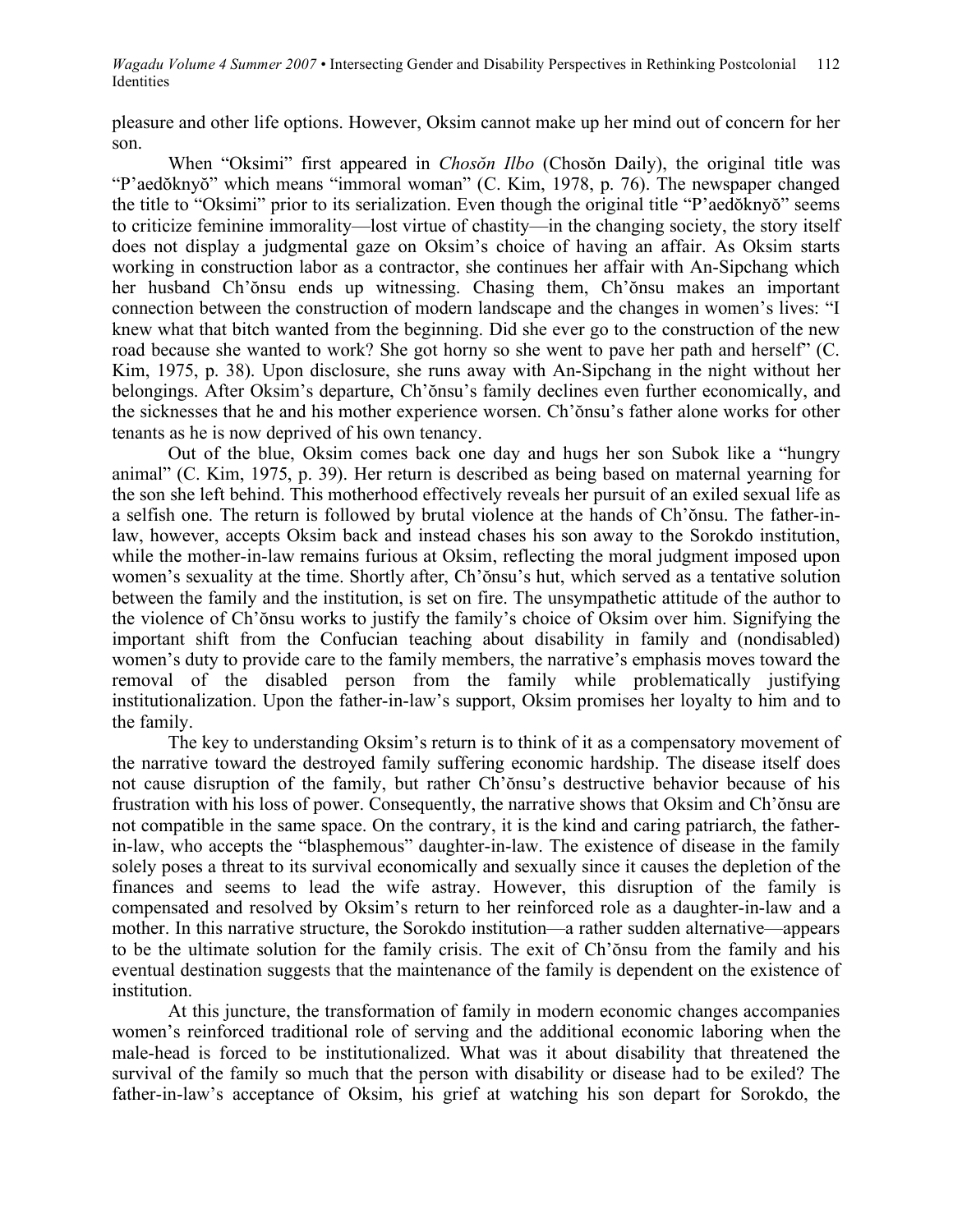existence of the institution, and the colonial state's surveillance of the illness altogether identify family as an unsuitable space for a disabled person. In this narrative structure, the Sorokdo institution, where nearly 6,000 patients were incarcerated by the colonial hygiene police system during the late 1930s appears to be the solution. The modern transformation of the rural community accidentally and momentarily opens an emancipatory space for women to pursue sexual engagements; however, Oksim does not successfully merge into modern life free from the responsibility toward the extended family. The motherhood of Oksim serves as an unchanging default value. Whereas Ch'ŏnsu never displays any affection to his son, Oksim's motherly affection toward Subok functions as a naturalization of motherhood.

In the same year "Oksimi" was published, Kim Tongni published a short story entitled "Pawi" (The Rock, T. Kim, 1936). In 1935, the colonial authority systematically forced the institutionalization of lepers, and the asylum came to have full jurisdiction over their patients' behaviors. "Pawi" reflects this historical background of heightened institutionalization. The story begins in the fall. As the weather gets colder and colder everyday the homeless people including "cripples, beggars and lepers"—gather under the train bridge near the village. The cooling weather also echoes the increasingly hostile atmosphere against sick people under the Japanese medical policing system. The latest arrival is a *yŏin* (meaning a woman) with leprosy who ends up joining the group after leaving her hut. The first publication of the story delivers more lengthy conversations among the outcasts under the bridge expressing their growing worries about the hygiene police which was ordered by the state to take all sick people away and shoot them "with a gun"(T. Kim, 1936, p.325). Yŏin denies the possibility of such events by repeating, "surely not" (*sŏlma*), based on her belief that they are innocent people.

The optimistic expectation of "surely not" is soon overwhelmed by the heavy anxiety shared in the silence of the group. The first edition reads, "They believed that their 'surely not' was based on the absolute authority of something like sky [heaven]. But their intelligence was not high enough to articulate what that authority was" (T. Kim, 1936, p.325). This is a moment of recognition that there is a shared feeling of inherent injustice in taking sick people, treating them like criminals, and killing them. However, people under the bridge cannot put this feeling into words. This depiction shows that the systemic discourse of prevention of the disease and the nationalist rhetoric of eugenics have not reached the individuals. The feeling of injustice when people hear the possibility of incarceration because of an illness delivers the subjectivity of people who are already located at the outskirts of the community and the fear of further endangerment.

Following the scene under the bridge, the author steers the story's direction toward Yŏin's motherhood as her main source of frustration and suffering using her retrospective tale. Her son Suri is an important figure by virtue of his absence in the narrative. Given that sons were believed to be the future and carriers of the family lineage, the author describes how his future is transformed by his mother's disease and therefore so is the family's future. Yŏin is not just expelled from the family but she is also portrayed as the one who breaks it apart. The costs of medication lead to financial crisis for the son and his loss of hope. In despair for his life, Suri disappears because of the loss of his savings related to his mother's medical expenses. His disappearance signifies the discontinuation of the family lineage and plays a significant role in the narrative leading directly to the husband's pursuit of abusive behaviors toward Yŏin. After Suri disappears, it becomes harder to hide her existence as the surveillance by neighbors heightens.

The husband decides to force her to commit suicide by bringing rice cakes with poison in them. The growing communal antagonism against lepers as kidnappers serves as an important impetus for her decision to eat the poisoned cake. At the time of the story's publication, the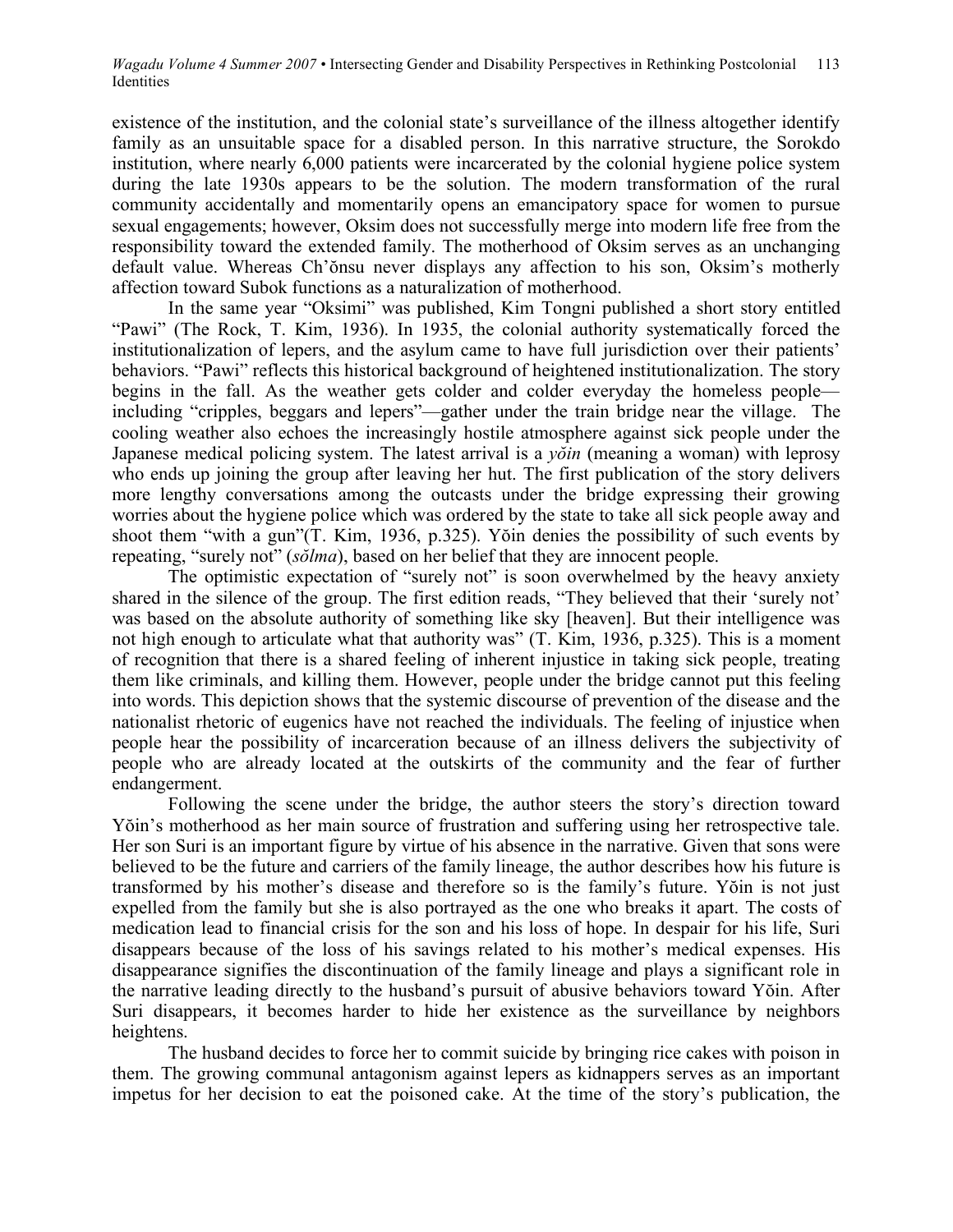image of lepers as kidnappers was substantiated by alleged crime reports in the newspapers, and nearly every engagement with lepers in the village by others was perceived to be to an attack. In the narrative spaces of "Oksimi," and "Pawi," families with lepers try to hide the existence of the patients to protect them from being taken away to institutions. However, the flesh-eater image of lepers creates hostility in village communities toward these people. Eventually the family and community spaces become uninhabitable for lepers.

Yŏin eats the poisonous rice cakes knowing that she will die. But the narrative goes on, "Death wouldn't come easily. Eventually she just had to go somewhere and they say, she left the rice-cake thrown up all over the hut" (T. Kim, 1975, Trans. O'Rourke p.54). Running away from her husband, Yŏin makes her own hut near the railroad bridge waiting for a chance to run into her son. This is because the Rock of Blessings is near for her to pray on, "believing that by rubbing the rock she would get to meet her beloved son" (T. Kim, 1975, Trans. O'Rourke, p.54). The bridge signifies the periphery of the village but it shifts into a center because of the location of the religious symbol. Like a dream, she briefly encounters her son and he leaves with the promise to visit her again. She keeps rubbing the Rock of Blessing eager to meet Suri again but only after dark to avoid people.

However, villagers find her, drag her off of the rock, and beat her until she loses consciousness. A workman from the local village office washes off the rock as if the rock is tainted by Yŏin. One day she overhears people talking about her son who "was sentenced six months" and "he would be released for good soon," signifying that he had turned into a criminal and was in jail. Her son is the basis of her existence in the story and her despair over her son's destiny makes her fall down on the ground. Simultaneously, her hut is set on fire by villagers. Shown as a final signal of the village's uninhabitability, the flame destroys her as it does the hut. The following day she is found dead on the rock. A comment by the villager captures the depth of the rejection of Yŏin: "The dirty thing would have to die here" (T. Kim, 1975, Trans. O'Rourke, p. 56).

"Pawi" relates the process of how the physical and relational aspects of family become a space of antagonism toward disability: one forced by the social demonization of people with certain conditions and the community's participation in that enforcement. On the other hand, like "Oksimi," "Pawi" allows the interpretation that the adversity of the disease is more of a social consequence. Rather than the danger and suffering of the disease itself, the depletion of finances and the communities' violence make survival impossible for the affected people. However, in both stories, women are assumed to be the keepers of family but with different conclusions. One family survives by the return of the nondisabled female, Oksim, while the other is disintegrated by the diseased woman. The woman's motherhood in "Pawi" is exalted as similar to the rock's supernatural power, but the villagers' violence does not allow her to fulfill her role. In the following section, social contexts around the disease will be examined more closely.

## **The Image of Lepers as Child-Eaters.**

There was a popular saying told to babies until the 1960s: "If you don't stop crying, lepers will take you." This saying reflects and contributes to lepraphobia—the very real fear of lepers circulated by the media with its accusations of lepers as kidnappers for the purpose of using the human body as a cure. The social alienation of monstrous lepers emerged in the 1910s after Western missionaries established their existence as a social problem. The public media further facilitated the negative image of *mundungi* under Japanese Cultural Policy in the 1920s (Jung, 1997a, p.13). The disciplinary warning citing lepers was popular until 1960, according to Jung, along with tigers, and Japanese police officers (1997a, p.11). Jung suggests that this kind of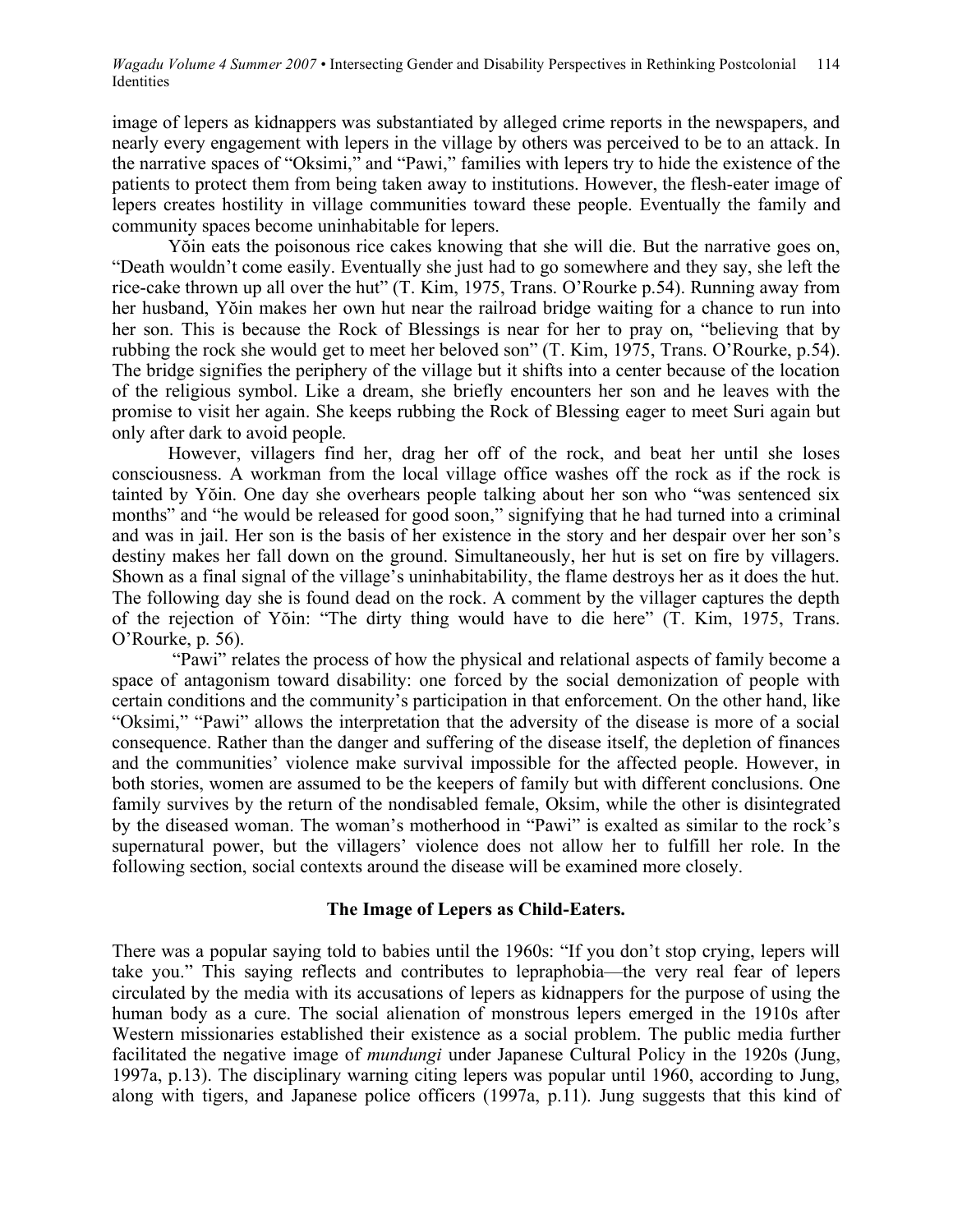repulsion against leprosy began around the same time as the plantation and expansion of Christianity because Christianity brought with it the conceptualization of leprosy as "divine punishment" (1997a, p.13). He argues that even though leprosy existed before the twentieth century in Korea, it was not treated as a social issue by Koreans. Western missionaries "rediscovered" leprosy around 1886 and made it a social agenda in 1910 (Jung, 1997a, p.6).

However, the image of the flesh eater and its association with leprosy were not invented in the beginning of the modern era. In *The Annals of the Chosŏn Dynasty* (*Chosŏn Wangjo Silok*), there are several entries regarding the use of human flesh to cure diseases such as epilepsy and leprosy. For instance, the chronicle of the King Sŏngjong, "Sŏngjong Silok," records that there was a woman, Tŭlbi, who cut off her finger, dried, powdered, and fed it to her husband upon hearing that flesh was good for curing sickness. As a result of her actions, her husband's leprosy was cured ("Sŏngjong Sillok" 29 February 1472).

In the King Sŏnjo period, the chronicle records that there were vagabonds who stole gallbladders by kidnapping and attacking people in order to sell the organs to lepers seeking cures. Sŏnjo ordered the arrest of these organ snatchers ("Sŏnjo Sillok" 26 June 1576). Although these anecdotal reports tie lepers to cannibalism, they hardly represent lepers as a group of antisocial attackers. Instead, human organs were sold by nonlepers as a source of medicine to the lepers who were seeking cures. The wife's sacrifice of her finger for curing the husband was recorded as an exemplar of her loyalty to her husband. The association between leprosy and the use of human body as medicine was somehow twisted into the image of lepers who sacrifice the lives of other people for cures.

While this image of lepers as child-eating vagabonds was dispersed through the newly available printed public media, the discourse of infection and the hereditary nature of the disease started to emerge in the propaganda supporting the sterilization and institutionalization of lepers after the 1930s. This fear seems to have advanced and later coexisted with the fear of leprosy infection, but it has not been replaced. Between 1920 and 1931, there were 21 articles in *Tonga Ilbo* (East Asia Daily), one of the popular Korean newspapers after 1920, about lepers allegedly attacking, kidnapping, and killing women and children, and eating the organs of the dead bodies. By contrast, there are only four entries about seeing a leper's presence in restaurants or public baths as a threat to public health. There is no mention of infection and only one entry mentioning male sterilization as a way of stopping the genetic transference and eradicating leprosy. It is likely that even if sterilization was publicized in 1927 as a method for suppressing the disease (Jung, 1997b, p. 231), it was not common knowledge until the late 1930s.

In the beginning of the 1930s, a growing body of entries began to appear regarding charity toward lepers after they were released from the institutions. The superstitious fear was combined with the social problem of lepers' presence in the communities. The infection theory of leprosy became more dominant than hereditary theory around the 1960s. In the next section, I illustrate how this history is reexamined from the contemporary human rights perspective.

#### **A Documentary,** *Ah! Sorokdo,* **Part One.**

The political emergence of *Hansenin* today provides a way to reflect on the achievements of previous movements of human rights for minority groups in Korea, especially in relation to other identity categories, including gender. The disease as a gendered embodiment and the social reaction create a sense of crisis in family structures. While the modern family has been made incompatible with members with Hansen's Disease subjected to the state's control, contemporary activisms of biosocial communities reinforce the family as a rehabilitating place for men made possible by their union with nondisabled women. In this political partnership between marriage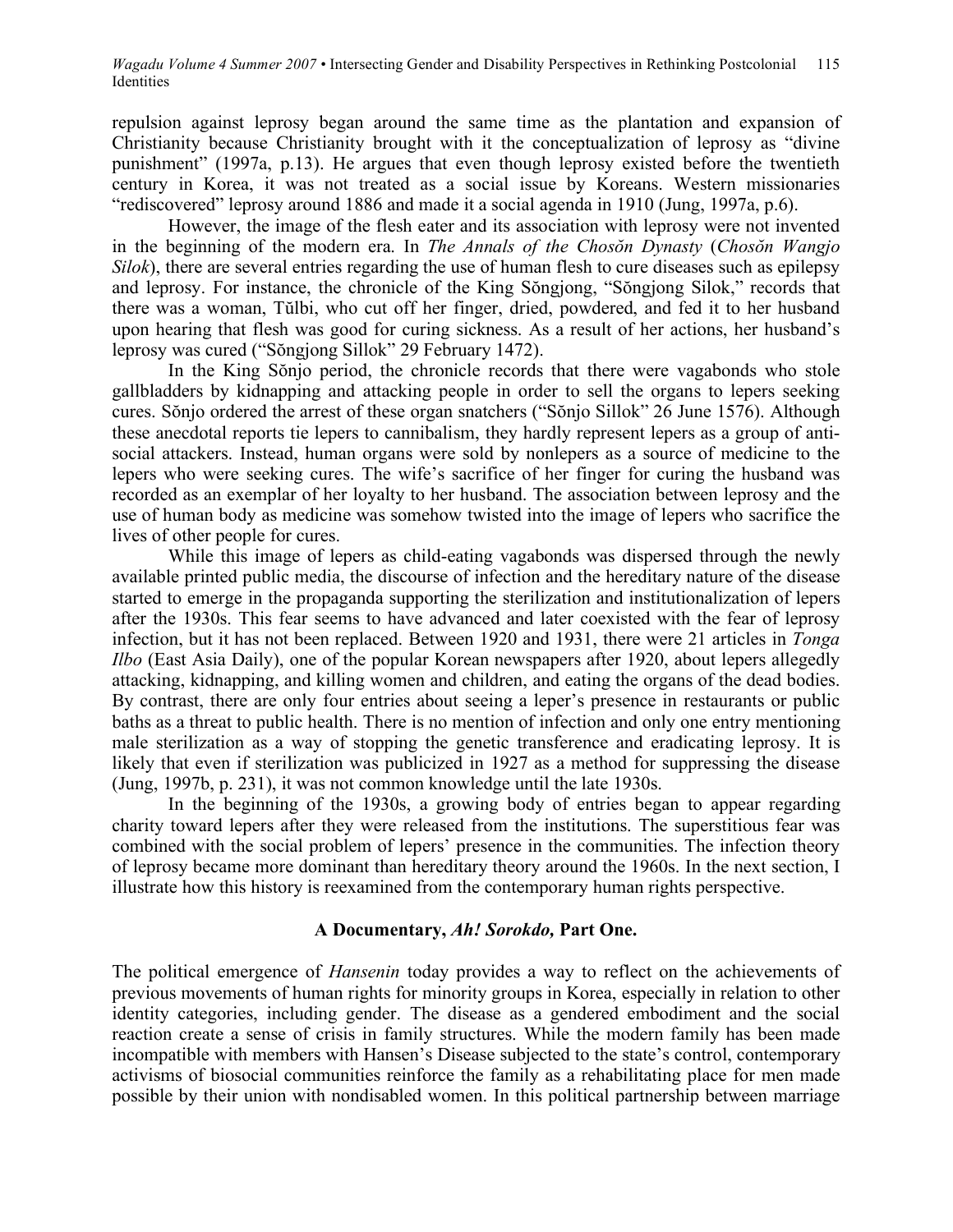and human rights, disabled women and their alternative forms of concurrent families are neglected. This move gears toward domesticating people while ignoring the problems they face in regards to their public participation through education and employment.

As a cultural response to the Japanese court case of 2001, which determined that the Leprosy Prevention Law was unconstitutional, Munhwa Broadcasting Corporation (MBC) aired a two-part documentary, *Ah! Sorokdo*, produced by Kwangju MBC (dir. Kim Hui and Kim Myŏngkon, 2001) on national primetime television. Part one is titled "People Standing at the End of the World," and part two is titled "Beyond Prejudice and Segregation." The first title literally describes the location of the island Sorokdo at the south end of the peninsula and figuratively describes the status of the people living there who were expelled to the margins of society. Since the Japanese colonial authority built a hospital to confine Koreans with leprosy—which became the Korean national leprosy hospital after Korea's liberation from Japan in 1945—the island's name came to carry the same stigma as the disease did throughout the previous century. Although there have been several other hospitals built by missionaries and there are former patients now living dispersed beyond the island, Sorokdo became the metonymic representation of outcast lepers' spaces.

The documentary's structure and content touch upon key points of contemporary leprosy—and further disability—representation, especially when it is made from a human rights and awareness perspective. Part one, "People Standing at the End of the World," starts with recent social events. The film opens up with scenes of researchers excavating a site where a massacre of lepers occurred during the 1945 interregnum after sudden independence from Japan. The survivors surrounding the site deliver the testimony of the atrocious massacre. Leaving the audience puzzled about the specifics of the event untaught in Korean history, the film moves on to the vivid scenes in Japan when formerly segregated people hear the announcement of the victory in their legal battle against the government. These scenes set up the subject of leprosy with historical and political magnitude. Interviews with people who have been living in Sorokdo since the colonial period testify to the discrimination they faced with acts of punitive sterilization and forced labor.

The film then inserts a brief interview with the then-director of the U.S. National Hansen's Disease Research Programs, "L. K. James" [sic] (James L. Krahenbuhl), who suggests that the castration of lepers was "barbaric" and has "no basis in modern thinking." Although the documentary touches upon Nazi eugenics, Japanese colonial policy, and the continuation of sterilization of disabled people from eugenic reason as the historical background of such violence, this interview demonstrates the Western point of view as enlightened and modern. This point raises critical questions. If the mistreatment of *Hansenin* is understood as barbaric and premodern, how do we account for the promotion of leprosy management and institutionalization by the colonial authority and Korean government as a symbol of a modern nation? The testimony of the American authority on the barbarism in Asian history exemplifies the West's erasure of its own violence and its attempt to project leprosy onto the Oriental world, a projection that Japan tried to overcome. In the next section, I briefly look into the history of the internationalization of leprosy and resume the analysis of the documentary.

## **The Problematization of Hansen's Disease in International Politics.**

Hansen's Disease was named after the Norwegian scientist Gerhard Armauer Hansen who discovered the causative agent, Leprosy Bacillus, in 1873. In Europe, medical practitioners in his time started to use Hansen's Disease as the professional term, but the term has never replaced leprosy in general international discussion (for example, World Health Organization currently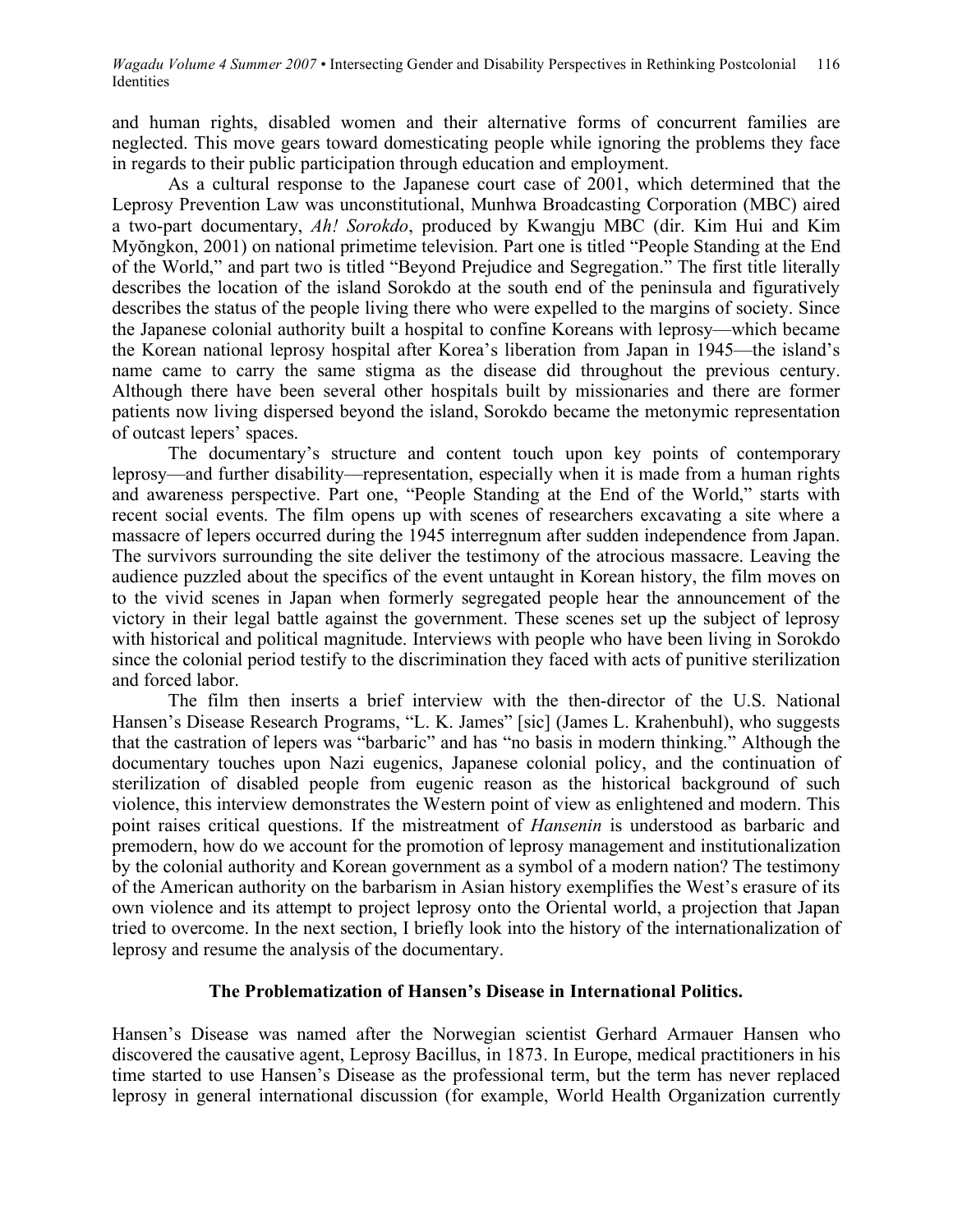uses leprosy as its term). Earlier, I mentioned that attempts have been made to replace the term "leprosy" with the term Hansen's Disease in Korea since the last decade of the twentieth century. This renaming seeks to associate the condition with a more scientific and medical connotation in order to break away from the stigma attached to the terms *nabyŏng* (leprosy) and *mundungi* (lepers). Ironically, despite the progressive attitude that the name Hansen's Disease is intended, Hansen supported a policy of confinement for people with leprosy without proving whether the disease was highly contagious.

In his memoir, Hansen claimed that he was deeply influenced by Darwin, and encouraged the compulsory segregation of lepers and circulated the fear of contagion in order to make the policy effective in Norway. He had eugenic interests, believing that his country would join "advanced nations such as Germany" as long as his people were capable of fighting the disease (Hansen, 1976, p. 108). Hansen put forward reforms to existing laws forbidding lepers from being placed in regular hospital wards. He actively engaged in a legislative movement to advocate for the segregation of leprosy patients.

However, because of the common Norwegian understanding of leprosy as God's will, his policy invoked anger and strong opposition. Facing this opposition, he brought the problem down to a matter of protection for the people themselves and tied it into patriotism. Hansen promoted a division between "the sick" and "the healthy" that urged "the healthy" people to exercise power largely on behalf of the nation. In his memoir, Hansen displays his nationalist fervor and equates national advancement with leprosy treatment. His strategy shows how leprosy is a classifier for dichotomous segments of the population: "the healthy" and "the sick." Assigning nonaffected people to enforce a patriotic mission—finding and isolating leprosy patients, worked effectively in expanding legislative power. His efforts were considered very successful in suppressing the disease in Norway and were recognized internationally through the first International Leprosy Conference in Berlin in 1897.

Shubhada S. Pandya (2003) examines the first attempt to internationalize the problem of leprosy in the last decade of the nineteenth century by the civilized countries of the West who feared the invasion of leprosy into their nations via immigrants and returning expatriates from ex-colonies. Pandya argues that the politicization of leprosy as an international problem in Asia and Africa was generated from an imperialist enterprise (2003, p.162). The first International Leprosy Conference made a move toward endorsing leper segregation, promoted by the British in their interests in India. The support was followed by the approval of a proposal to prevent and deny entry of "alien" lepers at the Third International Leprosy Conference in Strasbourg in 1923 (Pandya, 2003). By developing scientific discourse, the international problematization of leprosy as threat to Western world in that period differentiated itself from superstitious beliefs about the disease of prior moments.

How then was leprosy used as the rationale for cultural inferiority and as the symbolic site of intervention for international control and national betterment? In *Leprosy, Racism and Public Health*, historian Zachary Gussow (1989) argues that leprosy reemerged in the non-Western world as a result of the political activities that situated leprosy as "a disease of 'inferior people,' a designation which invited international intervention in Asia and Africa by Europeans and Americans" (p. 19). Gussow's argument can be understood in light of Foucault's claim in *Madness and Civilization* that "[a]t the end of the Middle Ages, leprosy disappeared from the Western world" (p. 3). Foucault suggests that "lepers" and "leprosy" in Middle Ages are concepts that rose and fell with the church's power and that this disappearance did not necessarily represent the actual decline of prevalence in the West.

By making connections to social Darwinism and the flourishing of eugenics in the United States, Gussow (1989) argues that germ theory heightened fears that contact with "inferior"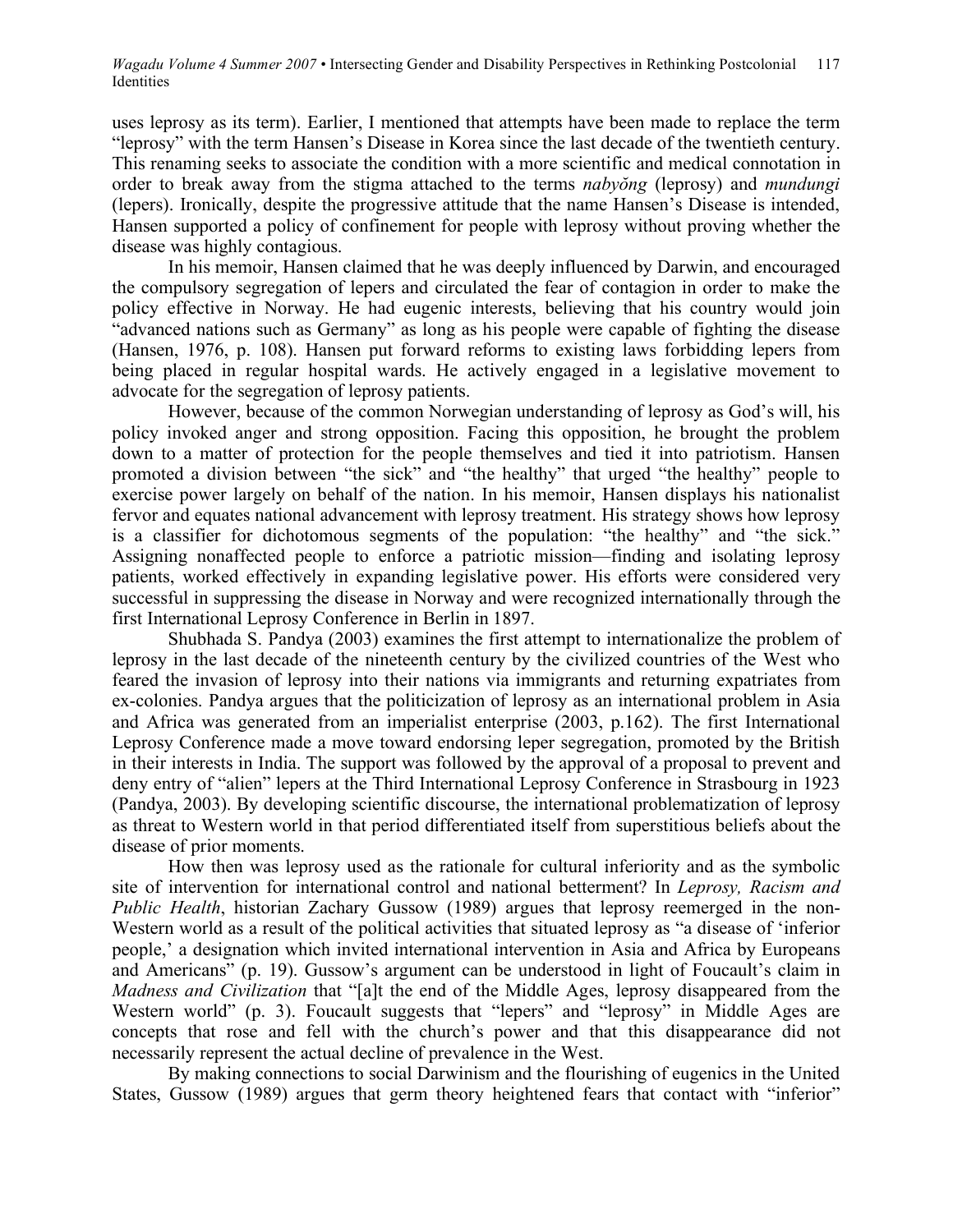peoples would threaten the safety and future of the "superior" race in the last decade of nineteenth century, thus the modern stigma of leprosy is characterized by racism. According to him, the "backward" and "uncivilized" worlds' bodies were perceived as "degenerate, their minds primitive, and their diseases loathsome" (p. 20). Gussow further argues that the reemergence of leprosy in the late nineteenth century coincided with the expansion of colonialism.

This argument provides a background for understanding the modern development of leprosy management in Western missionaries' roles in Korea. Furthermore, leprosy serves as a key subject to explore, in that its heavily politicized interpretations and practices circulated around how concepts of nations, Orientalism, reproduction, and disability interact. How did Japan attempt to prove their enhancement by employing a strong surveillance of leprosy in its own territory and the colonies? Jung Keun-Sik (2002) suggests that modern leprosy relief projects were initiated by Western missionaries in East Asia. Such efforts also became battlefields of hegemonic struggles between Western and Japanese imperialism.

Around 1907, missionaries reached their peak expansion in Korea, and in 1909 R. M. Wilson established the first leprosy hospital in Kwangju. Jung (1997a) explains the social alienation of people with leprosy in relation to the implantation of Christian churches by Western missionaries around the turn of the century (pp. 15–16). Concerned with the expansion of Christian influence, and under the direct result of the First International Leprosy Conference in Berlin, Japan actively sought to catch up to the Western missionaries' management of leprosy in East Asia. Finally in 1916, the Japanese Government General, Chosŏn Ch'ongdokbu, joined this field by establishing the hospital *Chahye Pyŏngwŏn* (Mercy Hospital) as a predecessor to the Sorokdo institution. Jung (1997a) explains that the establishment of the hospital was international propaganda for justifying colonial occupation rather than for a relief of patients (1997a, p. 16). Until the mid 1930s, leprosy relief was dominated by missionaries; however, the colonial government started to gain overall dominance in leprosy management when the Chosŏn Leprosy Prevention Act was enacted in 1935.

The colonial government attempted to monopolize the management of leprosy rather than collaborate with Korean professionals. The colonists imported their own brand of leprosy control as a means to assert their superiority over the Korean nation and the Western missionaries who were simultaneously attempting to expand their influence on Korean society through leprosy treatment as well. Consequently, a dual form of domination by colonists and missionaries came into play over the management of lepers. Jung makes an important argument that leprosy asylums (also called homes, colonies, or leprosaria) mark a new social system of modern institutions that never existed before (1997a, pp. 22–23).

Given this historical background, the human rights discourse of *Hansenin*, exemplified in the documentary *Ah! Sorokdo*, invests in delivering the unknown history of the island and the people who were under control of colonial medical power. While colonial history calls for the political understanding of *Hansenin* as Koreans who were oppressed by the Japanese, the Korean government's exploitation of the labors of the Sorokdo residents, the continued violence toward them, and the continued incarceration extends the leprosy problem beyond simplified Japanese versus Korean conflict and brings in contemporary contexts of body politics within the nation.

#### **Cultural Rehabilitation through Marriage in** *Ah! Sorokdo* **and** *Your Paradise.*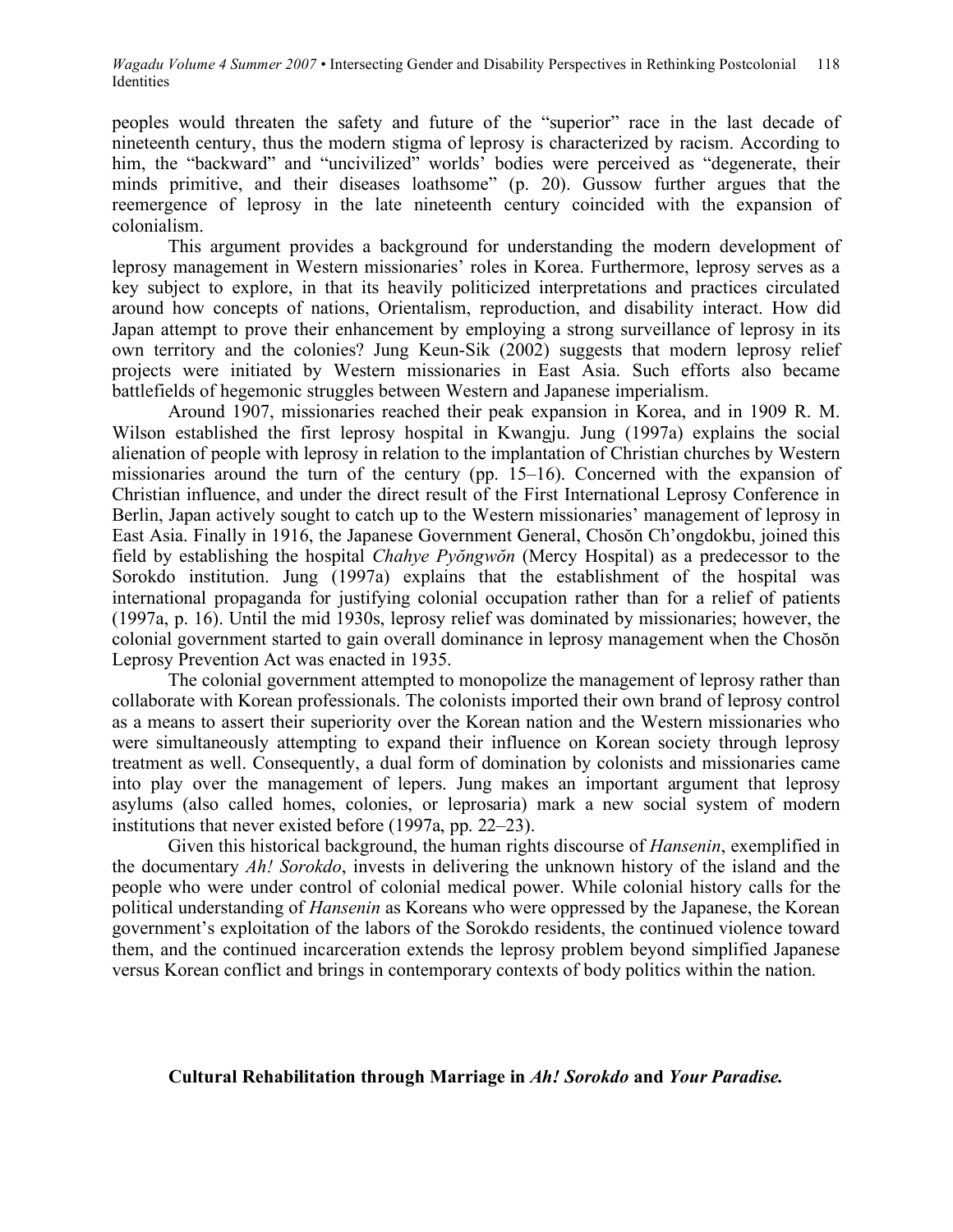Part two of the documentary *Ah! Sorokdo*, "Beyond Prejudice and Segregation," uses a literary narrative as a historical account of the Sorokdo Island during the 1970s. It introduces Yi Ch'ŏngjun's novel, *Tangsindŭl ŭi Ch'ŏnguk* (1976, *Your Paradise*, 2004), which is one of the most well-known novels on the topic of leprosy. It is based on the real historical events of Sorokdo after decolonization. Until very recently, *Your Paradise* has been predominantly read as a political allegory by critics, which uses Sorokdo Island and the hospital's sovereignty over the island as a way to describe the Pak Chŏng Hŭi (Park Chung Hee) regime. The author himself has commented over the course of time in his various writings and interviews that the novel aimed to allegorize the military regime.

In the novel, the hospital's new director, Colonel Cho Paekhŏn (a character based on the real previous director Cho Ch'angwŏn), arrives on the island wearing a military uniform, signifying Pak Chŏng Hŭi after the 1972 coup-d'etat. His status as a medical doctor and a military colonel reflects that the island is ruled by the hospital's authority, a synthesis of medical and political power. The novel was praised by critics in its brilliant description of Korea's political situation under a military regime through its metaphorization of the institutionalized lepers as Korean people under the dictatorship. However, despite this intended political allegory and the dominant reading, the novel has not been contained within that allegory; rather it became an effective narrative delivering the people's history of the island, which was adopted by *Ah! Sorokdo* as the *Hansenin* movement emerged.

The novel deals with Director Cho's effort to build a real paradise for lepers in the wake of their distrust and skepticism about such efforts by previous directors. All previous efforts have ended up elevating the status of the "reformers" themselves, which is seen in the statue of the previous Japanese director. The elder Hwang, who articulates this distrust, later turns to support Director Cho's Omado Island reclamation project. In contrast, Yi Sangguk, a *migama* (uninfected child of leper parents) working at the hospital, remains skeptical about the project and escapes the island. By escaping, Yi Sangguk disavows the establishment of such a "paradise" and its medico-militarized control. The author maintains ambivalence towards Director Cho's character. Director Cho's reclamation project in reality is one part of the history needing proper tribunal resolution. The project, intended to grant land to residents so they can live independently, is unsuccessful in spite of the cooperation and the sacrifice of residents and their years of labor. The village people in the nearby area do not want the lepers' land to be connected to the peninsula by reclamation so the government ends the project and distributes the reclaimed land to the people on the mainland.

After introducing the history of the Omado Island reclamation project and the government's betrayal, the documentary attempts to provide some resolutions. The narrative shifts from a cultural space into medical and Western professional perspectives under the subheading of "Is leprosy hereditary or contagious?" The employment of medical and Western rhetoric is a common strategy for informative documentaries about disability in Korea. By showing a medical doctor's statement that Hansen Disease is neither hereditary nor contagious, the documentary enacts a radical transition from the socio-historical dimension of the problem to a medical one. Inevitably, this move fails to show the fact that the prejudice or misinformation that has made segregation and sterilization possible in the past was formulated under a combination of political, imperial, and medical forces. In the documentary, the problem is positioned within the binaries of ignorance versus enlightenment, premodern versus modern, and culture versus science. The second provides solutions for the first.

Built on the scientific ground of safety for noninfected people from the disease, *Ah! Sorokdo* part two finds budding social changes connecting the divided worlds of the *Hansenin* and "healthy" people and providing for a hopeful future. In the subsection entitled "People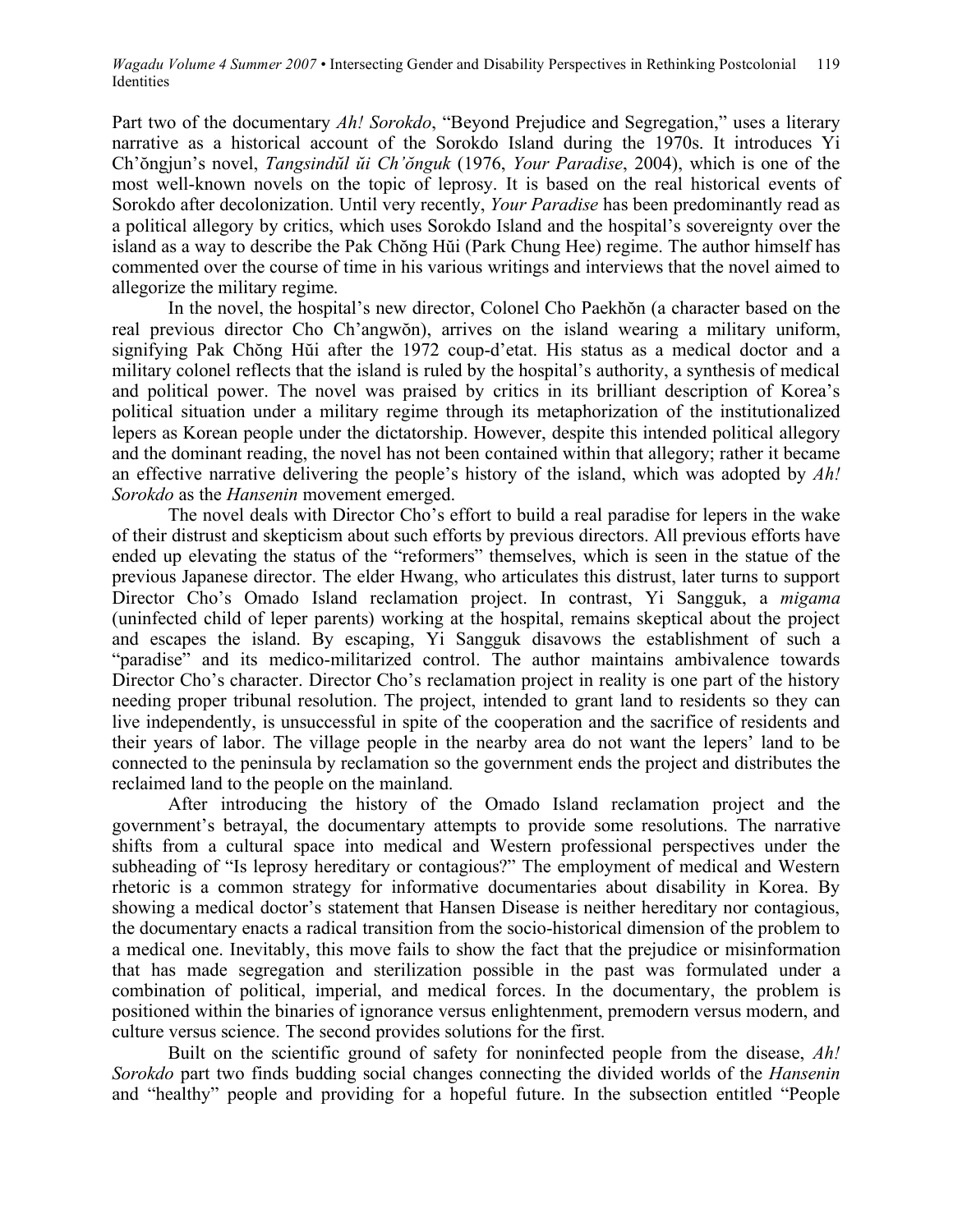Dreaming Reconciliation with the World," changes are evidenced by two marriages between disabled men and nondisabled women. This part of the documentary seems to be adopted from the novel, *Your Paradise* ([1976] 2004) in that it ends with the marriage of a disabled man cured from leprosy and a nondisabled woman.

The first marriage in the documentary is between a female nurse, Pyŏn Hyemin, and Yi Seyong, a man who had been institutionalized in Sorokdo. Unexpectedly, a nurse's choice of marriage itself disproves prevalent myths about leprosy confirming the medical knowledge introduced. The science discourse is supported by the social arrangement of marriage and the cultural image created around it. The assumption is that marriage here is possible when contagious and hereditary threats of disease are proven unfounded. In its logic, marriage resides in the nondiseased world because marriage only achieves symbolic value through the absence of disease. The existence of marriage proves leprosy to be curable, noncontagious, and nonhereditary, which are all simulated as preconditions for human rights.

The second marriage in the documentary is between a couple living in the settlement village. The documentary valorizes the couple's effort to change prejudice toward people with leprosy, especially the husband's effort to enlighten people through the Christian songs he composes. As in the first marriage depicted in the film, the second marriage is presented as a way of resolving discrimination and prejudice. However, the nondisabled wife testifies that she faced many objections when she got married. Additionally, she had to face the same kind of stigma because she associated with a person with leprosy and lived in a leprosy community. The fact that the wife had to go into the husband's settlement village—instead of the husband moving out of the segregated community into integrated society—suggests that the function of marriage as a bridge between lepers and the healthy works only at a superficial level not at the level of their material living conditions. Moreover, these marriages are one of many gendered formulations in which lepers are represented only by men.

Meanwhile, marriage as symbolic integration assigns gender to disability and able-bodied worlds in disability representations: specifically the nondisabled world as female and disabled world as male. Yet, as in Kim Tongni's "Pawi," a disabled woman appears to deconstruct rather than suture this divide. On the other hand, women are constructed to represent able-bodiedness in which disabled men are easily integrated with nondisabled women without threatening the mainstream. Female—rendered nondisabled subjects—work as gateways of integration. However, this project does not succeed completely, for nondisabled women are often absorbed into disabled men's space. Consequently, both of them are prohibited from entering the male dominated able-bodied world. What is notable in this process is that a disabled women's space does not open up in any dimension.

In *Your Paradise* ([1976] 2004), when Director Cho returns to the island as a civilian after the failure of building a bridge to the mainland, the author implies that there is an alternative project to be launched following the political failure. The last section of the novel includes a significant theme relating to marriage as the symbolic solution of the narrative. The author relates the marriage between Haewŏn, a former male leper, and Miyŏn, a nonleper female. Director Cho encourages the two to get married. He is later visited by a reporter, Chŏngt'ae, coming from the mainland who is deeply interested in writing about such an unusual marriage. Chŏngt'ae creates a political rhetoric around the marriage through his writing. However, Chŏngt'ae finds out that the nonleper status of the bride is forged by Cho who intentionally hides the fact that she is a *migama*, a daughter of lepers, which would grant her the same status of lepers. This information is unknown to the husband-to-be. The author says, "Even to this day, he thinks that Miyŏn is a normal healthy person, unaware that her parents were lepers" (Trans. Lee and Tangherlini, 2004, p. 502).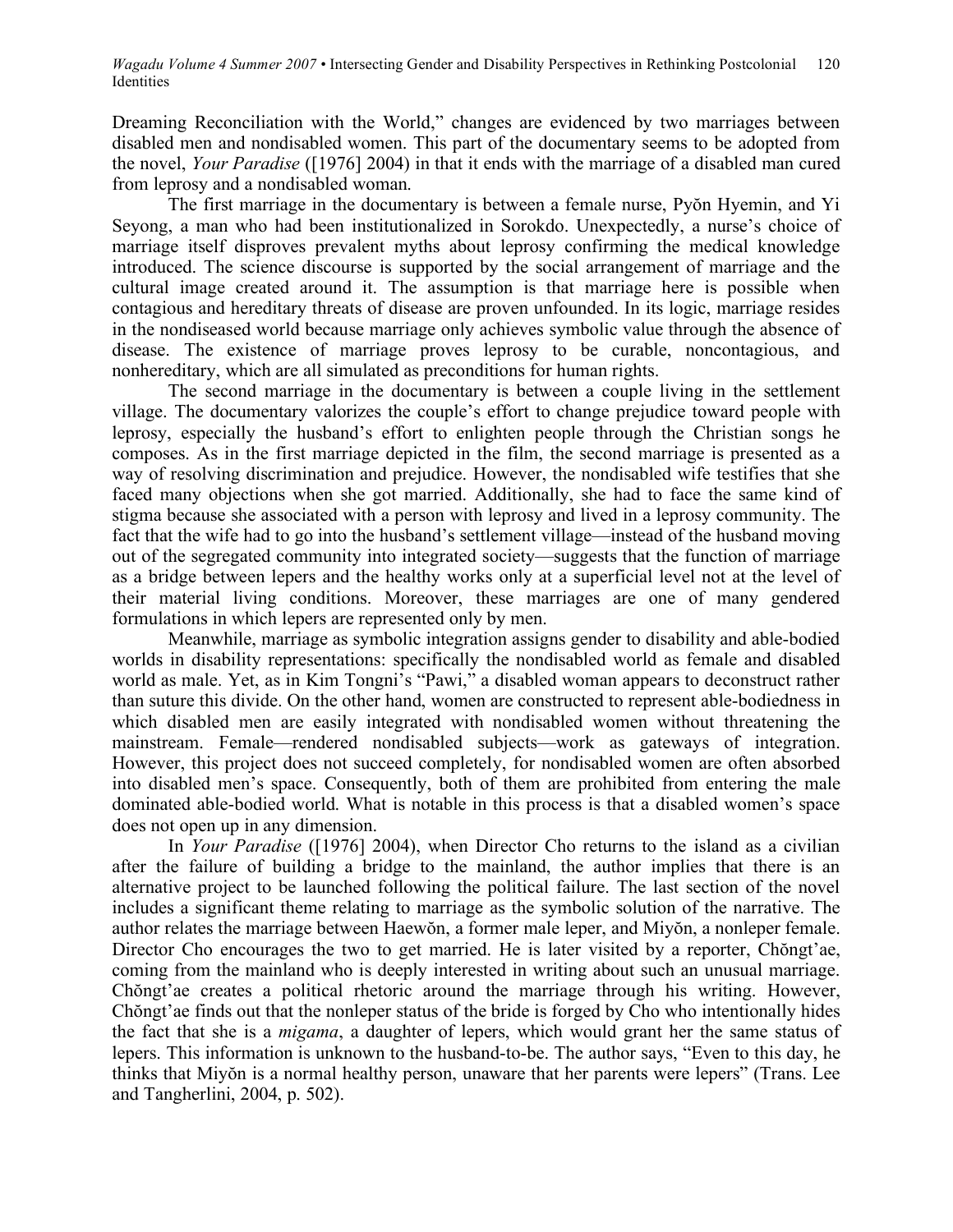The director told Chŏngt'ae that he and Miyŏn had agreed to keep her past a secret in order for Haewŏn to overcome his belief that only patients were able to live together. It was necessary if he was to gain more self-confidence... "...Please let Haewŏn and the islanders think this marriage is between a former patient and a non-patient" (2004, p. 503).

The marriage becomes an evident cultural rehabilitation tool for the man as shown in the dialogue. Cho aims to change Haewŏn's internalized leper identity through his marriage to a woman who belongs to the dominant group. Cho practices the speech before the ceremony on the wedding day. He reveals his political intention to use the marriage to thwart his failed geographical and material unification project. Instead of his failed project of territorial connection through the reclamation, Cho tries to find a symbolic integration across the remaining divide.

Looking at this situation, we might come to the conclusion that a union of hearts is much more important than the material connection of muddy embankments. In that sense, the marriage of Yun Haewŏn and Yi Miyŏn is a meaningful union of two people from two very different stations in life. The embankments, which were built by rock and soil and only exist as physical entities, are only today being truly connected before our eyes. (2004, 508)

The author Yi Ch'ŏngjun articulates, thirty years after the novel's publication, that Sangguk, who overhears the monologue speech, is the figure who challenges and suspects the integrity of Cho in terms of his ambition (Wu, 2003, p. 271). The fact that the speech is never heard in the wedding ceremony, because Cho is so involved in his speech that he misses the wedding, signifies that Cho's political intention to compensate for the historical injustice of taking away the reclaimed land never comes true. The author says in the interview, "I intended to distrust and suspect the character with political belief. That's why I ended the novel with the speech. There is no more political person than a speech maker" (Wu 271). The interviewer, Wu Ch'anje, asks Yi if he wanted to depict Miyŏn as a "pure healthy person." Yi responds that he would have done so if he were an activist not a novelist with critical eyes. He believed that the marriage between a leper and a healthy person was too naïve, too romantic, and too surreal a conclusion considering the social situation of the times. The author also continued that he wanted to be on the side of lepers, not on the side of a ruler, no matter how noble the ruler's intentions and goals because real paradise cannot possibly be based on segregation.

One key critique of the novel cautions against dictatorships, implying that true paradise cannot be built by one person's sovereignty and power, however humane and well planned; another focuses on the possibility of altruistic intentions not swayed by the corruption of power. However, critics did not see Sangguk's role as the author's disclaimer of the politicization of the forged marriage as the symbolic solution of segregation between the lepers and the personnel at the hospital, between the island and the peninsula, and furthermore between lepers and nonlepers. Marriage is a disguised integration with political overtones.

Although the author of the novel intended to reveal the problematic nature of this arrangement, it was nevertheless appropriated by the television documentary, *Ah! Sorokdo*, without challenging the normality of marriage, which is constructed by excluding disabled people while reinforcing unequal gender relations. The documentary abruptly suggests that such a marriage would cure the historical trauma in the collective memory of *Hansenin*. This awardwinning documentary engages in the cultural rehabilitation of the image of people with leprosy in a gendered form. Marriages between disabled men and nondisabled women became a symbolic bridge between the segregated space of "lepers" and the "healthy": one that could reunite the nation. Such representational efforts at cultural rehabilitation ultimately reinforce the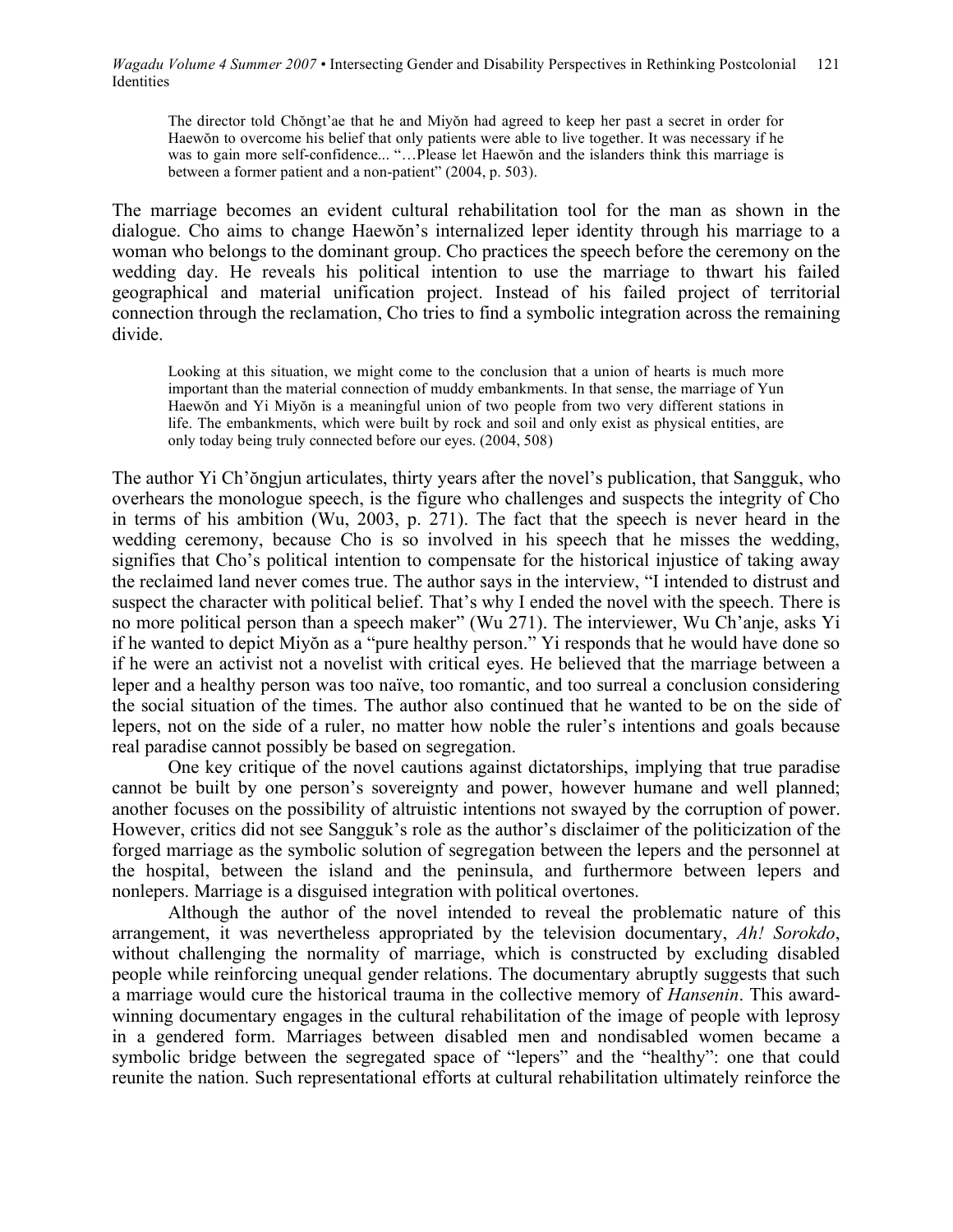normative power of heterosexual marriage and leave disabled women's experience out of the picture all together.

## **Conclusion: Hansen's Disease in the Twenty-First Century.**

The total number of people institutionalized in leprosariums and leprosy hospitals has decreased since the 1963 amendment to the Contagious Disease Prevention Law. 735 *Hansenins* are living in the institutions in 2005 (Y. Pyŏn et al 2005). However, until 22 October 2002, Sorokdo National Hospital maintained an internal regulation, that prohibited marriage unless the infected person was sterilized. *Hansenins* report many occasions in which they were not allowed to enter restaurants, hospitals, or use public transportation. Similarly, in Japan, in spite of the radical advancement of legal compensation, discrimination continued. For example, in 2003, Kurokawa Onsen Hotel in Kumamoto refused to allow twenty-two residents of a nearby sanitarium taking part in the ritual of soaking in steaming tubs of spring water to stay overnight (McCurry, 2004, p. 544).

While narrative analyses show the process of how the family was gradually constructed as an uninhabitable space because of the creation of institutions by hygienic police systems, contemporary activism resorts to moving people—who have been deprived of family and reproduction—into creating heterosexual families. The political formulation of marriage between disabled males and nondisabled females exemplified in works such as *Ah! Sorokdo*, shows a different affirmation of the cultural order. However, these alternative relations also depend on affirming a patriarchal gendered configuration as a way to compensate for continued segregation and to culturally rehabilitate stigmatized people. This becomes problematic when it forwards the gender of disability and disease as male and reinforces unions with nondisabled females as the only symbolic gateway to illusionary integration.

In 2003, a qualitative research project by Eriko Sase, Masamine Jimba, and Susumu Wakai (2004) on why disabled Koreans still stay in leprosariums indicates, "Most people diagnosed with leprosy are still disconnected from their families and society even after being cured and the abolishment of the isolation policy in 1963" (2004, p. 1396). From this account, it is evident that a long history of segregation cannot be fixed by sudden intervention of relocating them without their own agency in planning of transition. Subsequently, it is easy to ignore that the current lives of people either in the institutions, settlement villages, or in the communities form various kinds of familial relations. Making marriage between male *Hansenin* and a nondisabled woman a symbol of integration is limited in its attempt to erase the stigma of unmarriageability. The symbolized marriage clears the suspicion of contagiousness, thus leaving questions about people with contagious disease and their endangered rights.

The history and narratives of Hansen's Disease dramatically reveal the making of the family as a nondisabled unit of society during modernization. In this, public policy infiltrated the family while providing a faulty problematization of disabled people and forwarding a solution of institutionalization as inevitable, effectively preventative, and naturalizing their erasure from the public domain. We have witnessed the growing visibility of resistance and pluralized activisms among minorities in Korea. Activism focuses on revealing and reconstructing the humanity of marginalized people and their human rights. In the care of Hansen's Disease, cultural rehabilitation mainly occurs by enforcing marriage, which problematically does not include female *Hansenin* in the representation.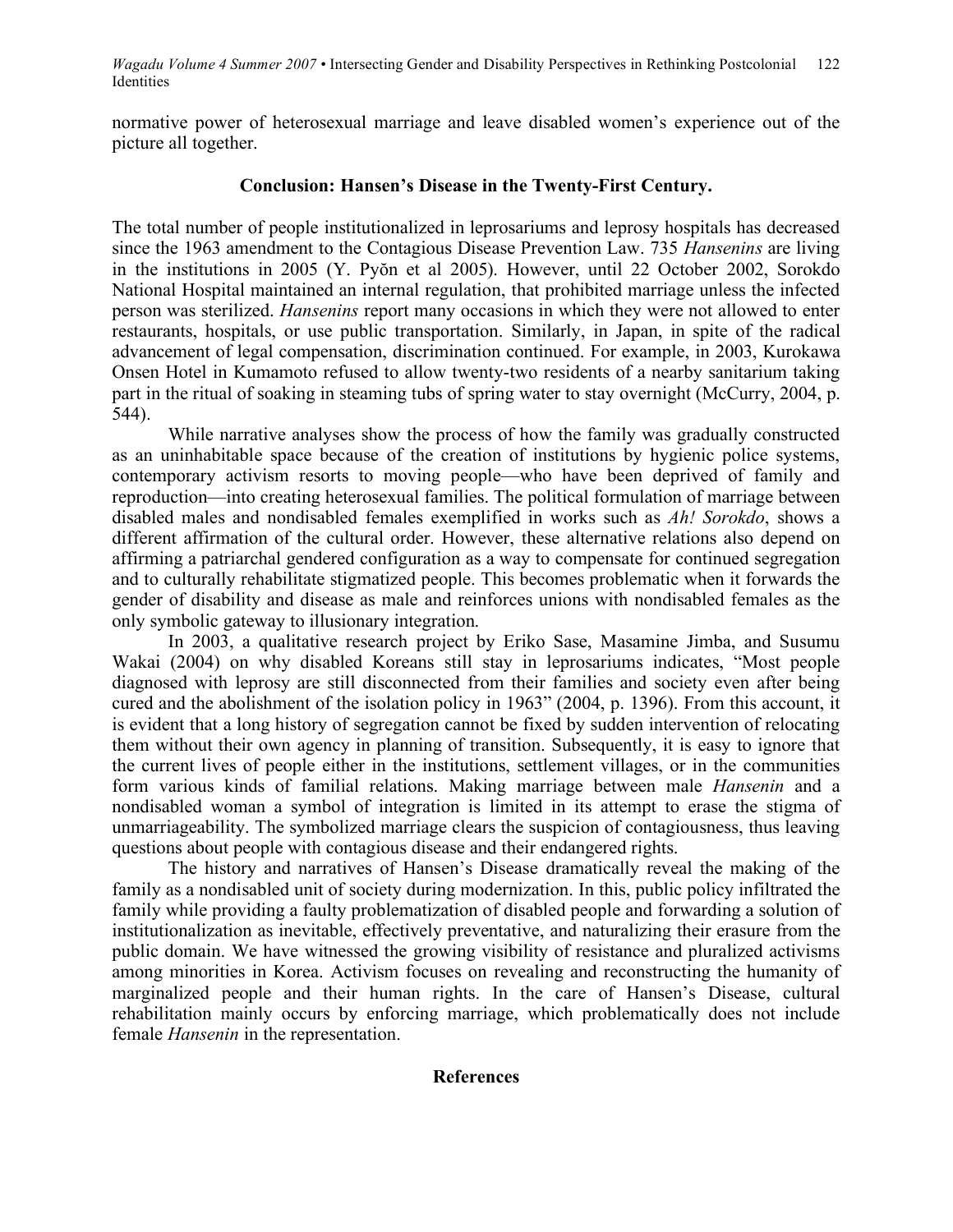*The Annals of Chosŏn Dynasty*. "Sŏngjong Sillok" Year 3 (1472) February 29, ———. "Sŏnjo Sillok" Year 9 (1576) June 26.

- Cho, Hiyŏn. (2004). *Pijŏngsangsŏnge Taehan Chŏhangesŏ Chŏngsangsŏnge Taehan Chŏhangŭro* [From the Resistance against Abnormality to the Resistance Against Normality]. Seoul: Arŭk'e.
- Enloe, C. (2004). "The Globetrotting Sneaker." *The Curious Feminist: Searching for Women in a New Age of Empire.* Berkeley: University of California Press.
- Foucault, M. (1973). *Madness and Civilization: A History of Insanity in the Age of Reason*. (Richard Howard, Trans.). New York: Vintage.
- Gussow, Z. (1989). *Leprosy, Racism and Public Health: Social Policy in Chronic Disease Control*. Boulder: Westview Press.
- Hansen, G. A. (1976). *The Memories and Reflections of Dr. G. Armauer Hansen*. Würzburg: German Leprosy Relief Association.
- Jung, K. (1997a). "Han'gukesŏ ŭi Kŭndaejŏk Naguryo ŭi Hyŏngsŏng" [The Start and Change of the Modern Leprosy Control in Colonial Korea]. *Pogŏn'gwa Sahoegwahak* [Public Health and Social Science], 1.1, 1–30.
- ———. (1997b). "Singminjijŏk Kŭndae wa Sinch'e ŭi Chŏngch'i: Iljeha Nayoyangwŏn ŭl Chungsimŭro" ['Colonial Modernity' and Body Politics: With a Focus on the Colonial Leprosy Asylum under Colonial Rule]. *Sahoe wa Yŏksa* [Society and History], 51, 211– 265.
- ———. (2002). "Tongasia Hansenbyŏngsa Yŏngu rŭl Wihayŏ" [For the study of East Asian history of Hansen's Disease]. *Pogŏn kwa Sahoegwahak* [Public Health and Social Science], 12, 5–41.
- Kim, C. (1975). "Oksimi" (1936). In *Sin Han'guk Munhak Chŏnjip* [Compilation of Korean Literature], 17. Seoul: Ŏmun'gak, 25–42.
- ———. (1978). *Naktonggang ŭi P'asutkkun* [The Vigilant in the Nakdog River]. Seoul: Han'gilsa.
- Kim, H. (1999) "Chayuwa Sarang ŭi Silch'ŏnjŏk Hwahae" [Practical Reconcilation of Freedom and Love]. *Yi Ch'ŏngjun Kippi Ilkki* [Reading Yi Ch'ŏngjun Closely]. Ed. Kwŏn O Ryong. Seoul: Munhak kwa Chisŏngsa, 218-33.
- Kim, H., & Kim, M. (Director). (2001). *Ah! Sorokdo*. Korea: Munhwa Broadcasting Company.
- Kim, T. (1967). "Pawi."[The Rock]. In *Kimdong'ni Taepyojak Sŏnjip* 1. Seoul: Samsŏng Ch'ulp'ansa, 110–117.
- ———. (1975). "The Rock." (Kevin O'Rourke, Trans.). *Korea Journal*, *15.11*, 52–56.
- ———. (1936). "Pawi." [The Rock]. *Sindonga* (May), 322-328
- McCurry, J. (2004). "Japanese Leprosy Patients Continue to Fight Social Stigma." *The Lancet*, 363, 1395.
- Pandya, S. S. (2003). "The First International Leprosy Conference, Berlin, 1897: The Politics of Segregation," *História, Ciências, Saúde – Manguinhos, Rio de Janeiro,* 10, Supplement 1, 161–177.
- Pyŏn, Y. et al. (2005) *2005nyŏndo Changaein Silt'ae Chosa* [2005 Disabled People's Survey]. Pogŏnbokchibu. Seoul: Han'gukbogŏnsahoe Yŏnguwŏn.
- Sase, E., Jimbe, M. & Wakai, S. (2004). "Scar of Japan's Leprosy Isolation Policy in Korea." *The Lancet*, 363, 1396–1397.
- Wu, C. (2003). "Wuridŭl-ŭi Ch'ŏnguk-ŭl Hyanghan Tangsindŭl ŭi Ch'ŏnguk ŭi Taehwa" [Dialogue of Your Paradise toward Our Paradise] *Munhak kwa Chisŏng* [Literature and Intellectuality], 61 (Spring), 262–291.